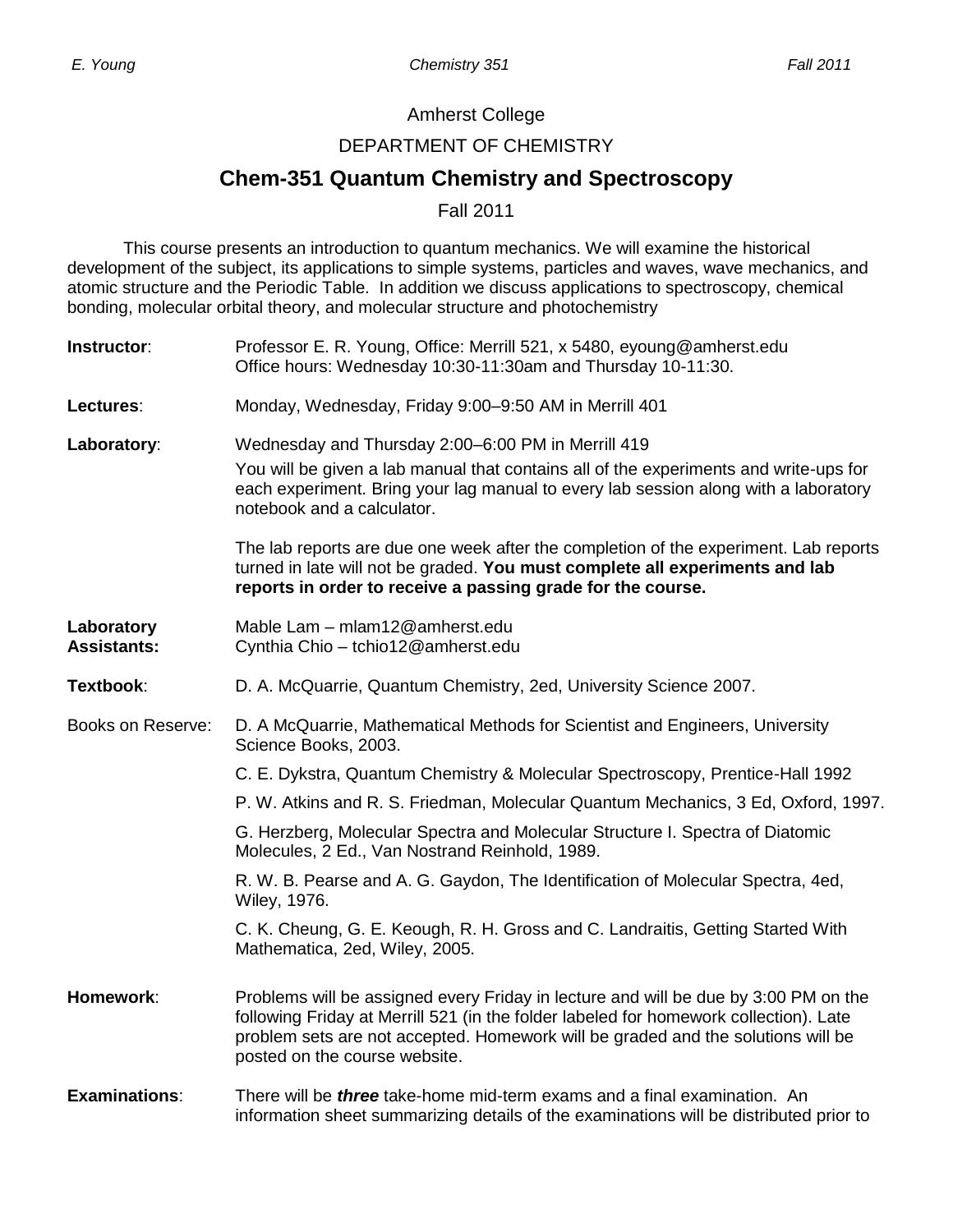| E. Young                                                  | Chemistry 351<br>Fall 2011<br>each examination. Mid-term exam dates are listed in the syllabus and the final exam<br>will be distributed during finals week.                                                                                                                                                                                                                                                                                                                                                                                                                                                                                                                                                                |  |  |  |  |
|-----------------------------------------------------------|-----------------------------------------------------------------------------------------------------------------------------------------------------------------------------------------------------------------------------------------------------------------------------------------------------------------------------------------------------------------------------------------------------------------------------------------------------------------------------------------------------------------------------------------------------------------------------------------------------------------------------------------------------------------------------------------------------------------------------|--|--|--|--|
| <b>Grades:</b>                                            | A total of 600 points is possible in the course as follows: each of the hour exams<br>counts 100 points, the homework counts 100 points, and the final counts 200 points.<br>The final grade will be determined from these scores.                                                                                                                                                                                                                                                                                                                                                                                                                                                                                          |  |  |  |  |
| Academic<br><b>Intellectual</b><br><b>Responsibility:</b> | The Statement of Intellectual responsibility for Amherst College can be found at<br>https://www.amherst.edu/academiclife/dean_faculty/fph/policies/sir. The statement<br>should be reviewed and carefully considered by each student. The code states:<br>"Every person's education is the product of his or her own intellectual effort and<br>participation in a process of critical exchange. Amherst cannot educate those who are<br>unwilling to submit their own work and ideas to critical assessment. Nor can it tolerate<br>those who interfere with the participation of others in the critical process. Therefore,<br>the College considers it a violation of the requirements of intellectual responsibility to |  |  |  |  |
|                                                           | submit work that is not one's own or otherwise to subvert the conditions under which<br>academic work is performed by oneself or by others."<br>Students enrolled in Chem 351 are bound to operate under the Statement for<br>Intellectual Responsibility put forth by the College. Violation of the principles<br>espoused by this Statement will result in offending party's removal from the course<br>and assignment of a failing grade.                                                                                                                                                                                                                                                                                |  |  |  |  |
|                                                           | Specific implications for the application of Intellectual Responsibility to this course<br>are:                                                                                                                                                                                                                                                                                                                                                                                                                                                                                                                                                                                                                             |  |  |  |  |
|                                                           | 1. <b>Exams:</b> Discussion and collaboration on problems assigned for examinations is<br>strictly not allowed. The exams are to be worked completely on one's own; any<br>comments given or received that in any way assist in the understanding or<br>solving exam problems is a violation of the Statement for Intellectual<br>Responsibility.                                                                                                                                                                                                                                                                                                                                                                           |  |  |  |  |
|                                                           | 2. Homework: Homework problems may be discussed among students in this<br>course or those who have previously taken the course. Discussion can be a<br>helpful way to more fully engage the material. However, each student must be<br>able work the problems on their own and any problem turned in should be a<br>result of the students understanding of the material.                                                                                                                                                                                                                                                                                                                                                   |  |  |  |  |
|                                                           | 3. Laboratory: In Chemistry 351, laboratory work will be complete in pairs, and<br>students are encouraged to discuss experimental design and concepts covered<br>in the lab. The answers to all problems must be in the students own words and<br>represent their own understanding of the experiment. All data presented and<br>analyzed must have been taken by the student. Any collaboration in obtaining<br>data and solving problems must be acknowledged in the laboratory report.                                                                                                                                                                                                                                  |  |  |  |  |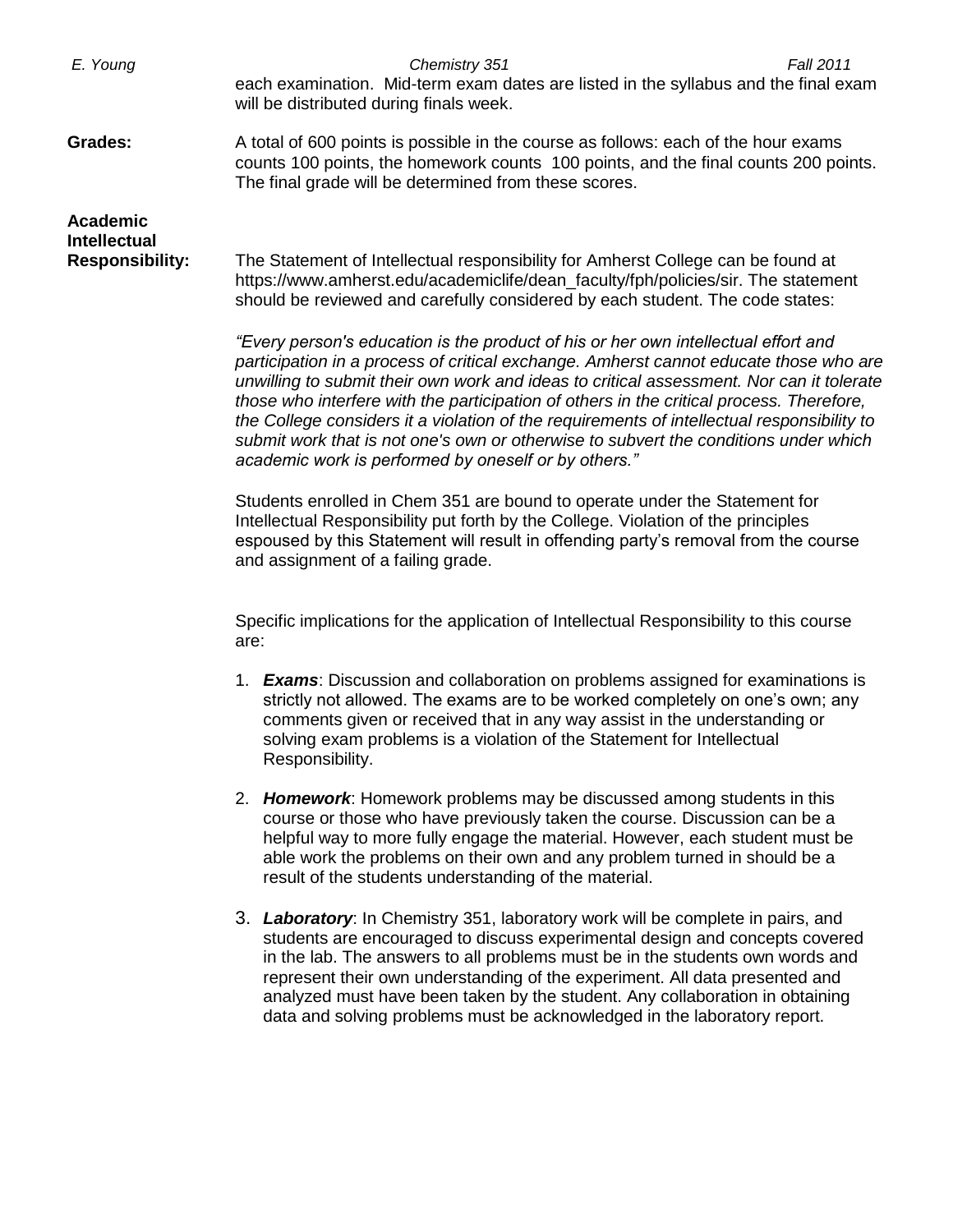### **5.61 Lecture Schedule Fall 2008**

| Lecture        | <b>Date</b>    | <b>McQuarrie</b>       | <b>Topic</b>                                              |  |  |  |
|----------------|----------------|------------------------|-----------------------------------------------------------|--|--|--|
|                | 09/07          | Chapter 1.1-1.9        | Historical development                                    |  |  |  |
| 2              | 09/09          | Chapter 5.1-5.3        | <b>Failures of Classical Mechanics</b>                    |  |  |  |
| $\overline{3}$ | 09/12          | (Math Chapt A)         | Pre-lab lecture: Organic Solar Cells                      |  |  |  |
| 4              | 09/14          |                        | The Atom of Niels Bohr                                    |  |  |  |
| 5              | 09/16          | Chapter 1.10-1.14      | Wave nature, de Broglie, Uncertainty principle            |  |  |  |
| $\overline{6}$ | 09/19          | Chapter 2              | Classical wave equation                                   |  |  |  |
| 7              | 09/21          | Chapter 3              | Stationary waves, Schrödinger equation,                   |  |  |  |
| 8              | 09/23          | (Math Chapt B)         | Probabilities and Normalization                           |  |  |  |
| 9              | 09/26          | Chapter 3              | Particle in a box                                         |  |  |  |
| 10             | 09/28          | Chapter 4.1-4.3        | More on Particles and Vectors in QM                       |  |  |  |
| 11             | 09/30          |                        | Expectation values, operators                             |  |  |  |
| 12             | 10/3           | Chapter 4.4-4.7        | Postulates of quantum mechanics I                         |  |  |  |
| 13             | 10/5           |                        | Postulates of quantum mechanics II                        |  |  |  |
| 14             | 10/7           |                        | <b>Operators and Commutators</b>                          |  |  |  |
|                |                |                        | FIRST EXAM - hand out 10/7; due 10/12                     |  |  |  |
|                | 10/10          |                        | <b>No Class</b>                                           |  |  |  |
| 15             | 10/12          | Chapter 5              | Classical harmonic oscillator                             |  |  |  |
| 16             | 10/14          |                        | Quantum harmonic oscillator                               |  |  |  |
| 17             | 10/17          | Chapter 5              | Quantum H.O. and Energy Levels                            |  |  |  |
| 18             | 10/19          |                        | Anharmonicity, Vibrational Spectra                        |  |  |  |
| 19             | 10/21          |                        | Hermite Polynomials                                       |  |  |  |
| 20             | 10/24          | Chapter 6              | <b>Rigid Rotor</b>                                        |  |  |  |
| 21             | 10/26          | (Math Capt E)          | <b>Rotation and Ro-Vibrational Transitions</b>            |  |  |  |
|                |                |                        | SECOND EXAM - hand out 10/26; due 10/28                   |  |  |  |
| 22             | 10/28          |                        | Spherical harmonics, Angular Momentum                     |  |  |  |
| 23             | 10/31          | Chapter 7.1-7.3        | Hydrogen atom I                                           |  |  |  |
| 24             | 11/02          | (Math Chapt F)         | Hydrogen atom II                                          |  |  |  |
| 25             | 11/04          | <b>Chapter 8.1-8.2</b> | Variation principle                                       |  |  |  |
| 26             | 11/07          | Chapter 8.4-8.6        | Perturbation theory                                       |  |  |  |
| 27             | 11/09          | Chapter 9.1-4          | Helium atom                                               |  |  |  |
| 28             | 11/11<br>11/14 |                        | Hartree-Fock, SCF                                         |  |  |  |
| 29<br>30       | 11/16          | Chapter 7.5            | Electron spin                                             |  |  |  |
|                |                |                        | Pauli principle<br>THIRD EXAM - hand out 11/16; due 10/18 |  |  |  |
| 31             | 11/18          | Ch 10.1-5              | Born-Oppenheimer approximation                            |  |  |  |
|                | 11/21-25       |                        | <b>No Classes</b>                                         |  |  |  |
| 32             | 11/28          |                        | Molecular orbital theory, $H_2$ <sup>+</sup>              |  |  |  |
| 33             | 11/30          |                        | <b>LCAO-MO Theory</b>                                     |  |  |  |
| 34             | 12/02          | Chapter 11             | <b>LCAO-MO Theory</b>                                     |  |  |  |
| 35             | 12/05          | Chapter 11             | <b>Qualitative Molecular Orbital Theory</b>               |  |  |  |
| 36             | 12/07          |                        | Huckel MO Theory, polyatomic                              |  |  |  |
| 37             | 12/09          |                        | <b>Electronic Transitions</b>                             |  |  |  |
| 30             | 12/12          |                        | <b>Electronic Spectroscopy</b>                            |  |  |  |
| 31             | 12/14          |                        | <b>Electron Transfer Theory</b>                           |  |  |  |